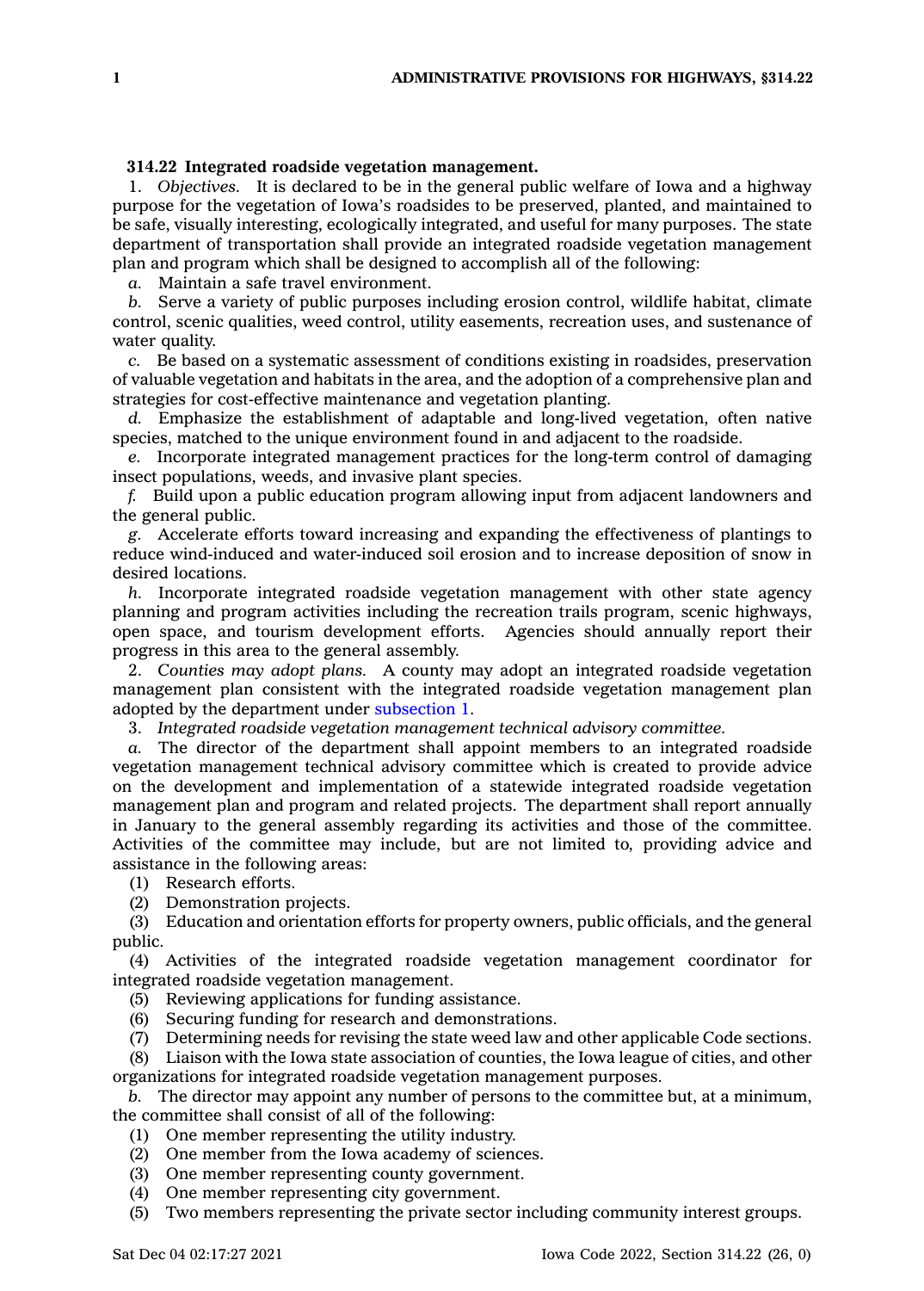## **§314.22, ADMINISTRATIVE PROVISIONS FOR HIGHWAYS 2**

- (6) One member representing soil conservation interests.
- (7) One member representing the department of natural resources.
- (8) One member representing county conservation boards.

*c.* Members of the committee shall serve without compensation, but may be reimbursed for allowable expenses from the living roadway trust fund created under [section](https://www.legis.iowa.gov/docs/code/314.21.pdf) 314.21. No more than <sup>a</sup> simple majority of the members of the committee shall be of the same gender as provided in [section](https://www.legis.iowa.gov/docs/code/69.16A.pdf) 69.16A. The director of the department shall appoint the chair of the committee and shall establish <sup>a</sup> minimum schedule of meetings for the committee.

4. *Integrated roadside vegetation management coordinator.* The integrated roadside vegetation management coordinator shall administer the department's integrated roadside vegetation management plan and program. The department may create the position of integrated roadside vegetation management coordinator within the department or may contract for the services of the coordinator. The duties of the coordinator include, but are not limited to, the following:

*a.* Conducting education and awareness programs.

*b.* Providing technical advice to the department and the department of natural resources, counties, and cities.

*c.* Conducting demonstration projects.

*d.* Coordinating inventory and implementation activities.

*e.* Providing assistance to local community-based groups for undertaking community entryway projects.

*f.* Being <sup>a</sup> clearinghouse for information from Iowa projects as well as from other states.

*g.* Periodically distributing information related to integrated roadside vegetation management.

*h.* General coordination of research efforts.

*i.* Other duties assigned by the director of transportation.

5. *Education programs.* The department shall develop educational programs and provide educational materials for the general public, landowners, governmental employees, and board members as part of its program for integrated roadside vegetation management. The educational program shall provide all of the following:

*a.* The development of public service announcements and television programs about the importance of roadside vegetation in Iowa.

*b.* The expansion of existing training sessions and educational curriculum materials for county weed commissioners, government contract sprayers, maintenance staff, and others to include coverage of integrated roadside management topics such as basic plant species identification, vegetation preservation, vegetation inventory techniques, vegetation management and planning procedures, planting techniques, maintenance, communication, and public relations. County and municipal engineers, public works staffs, planning and zoning representatives, parks and habitat managers, and others should be encouraged to participate.

*c.* The conducting of statewide and regional conferences and seminars about integrated roadside vegetation management, community entryways, scenic values of land adjoining roadsides, and other topics relating to roadside vegetation.

*d.* The preparation, display, and distribution of <sup>a</sup> variety of public relations material, in order to better inform and educate the traveling public on roadside vegetation management activities. The public relations material shall inform motorists of <sup>a</sup> variety of roadside vegetation issues including all of the following:

- (1) Benefits of various types of roadside vegetation.
- (2) Long-term results expected from planting and maintenance practices.
- (3) Purposes for short-term disturbances in the roadside landscapes.
- (4) Interesting aspects of the Iowa landscape and individual landscape regions.
- (5) Other aspects relating to wildlife and soil erosion.

*e.* Preparation and distribution of educational material designed to inform adjoining property owners, farm operators, and others of the importance of roadside vegetation and their responsibilities of proper stewardship of that vegetation resource.

6. *Research and demonstration projects.* The department, as part of its plan to provide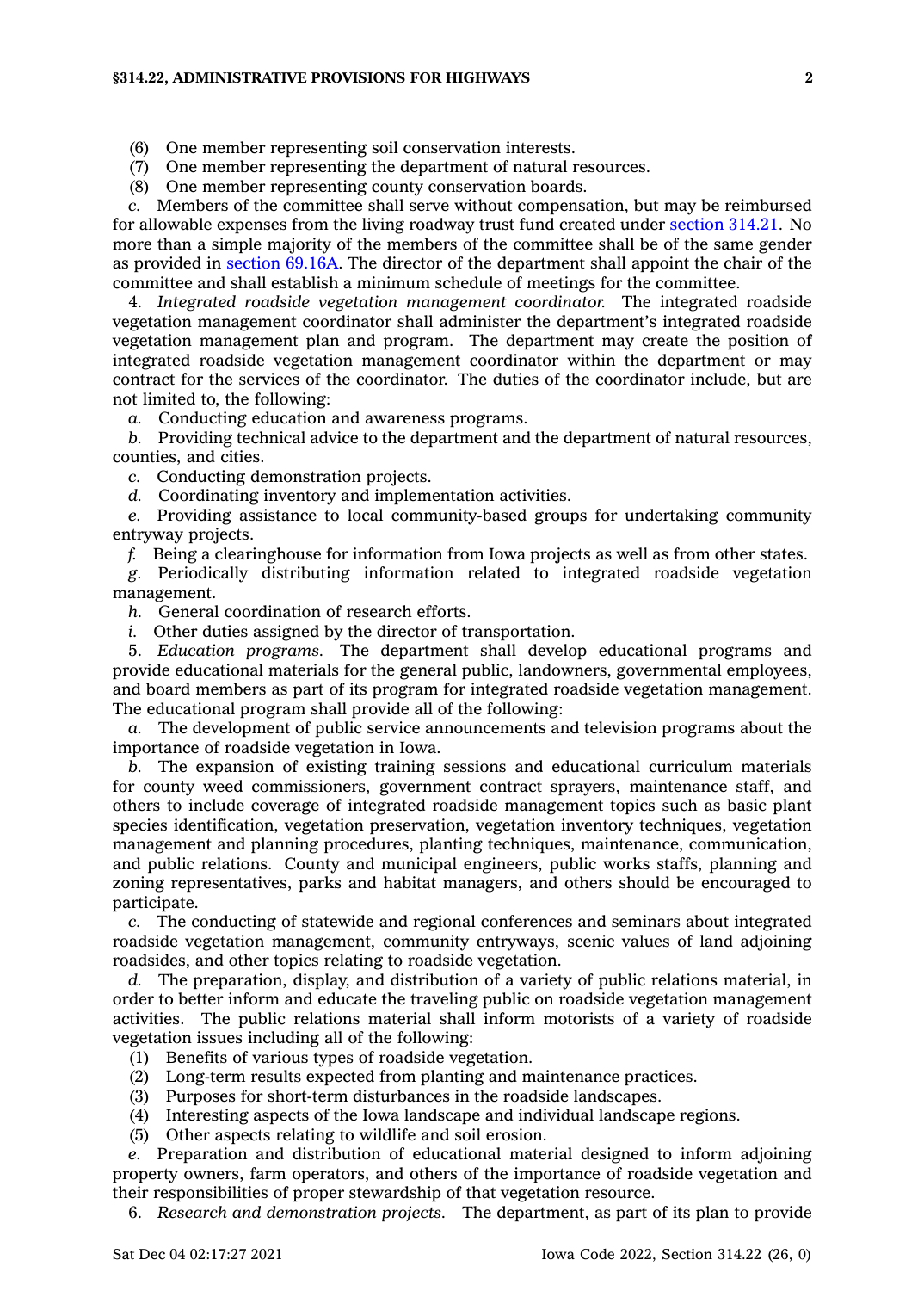integrated roadside vegetation management, shall conduct research and feasibility studies including demonstration projects of different kinds at <sup>a</sup> variety of locations around the state. The research and feasibility studies may be conducted in, but are not limited to, any of the following areas:

*a.* Cost effectiveness or comparison of planting, establishing and maintaining alternative or warm-season, native grass and forb roadside vegetation and traditional cool-season nonnative vegetation.

*b.* Identification of the relationship that roadsides and roadside vegetation have to maintaining water quality, through drainage wells, sediment and pollutant collection and filtration, and other means.

*c.* Impacts of burning as an alternative vegetation management tool on all categories of roads.

*d.* Techniques for more quickly establishing erosion control and permanent vegetative cover on recently disturbed ground as well as interplanting native species in existing vegetative cover.

*e.* Effectiveness of techniques for reduced or selected use of herbicides to control weeds.

*f.* Identification of cross section and slope steepness design standards which provide for motorist safety as well as for improved establishment, maintenance, and replacement of different types of vegetation.

*g.* Identification of <sup>a</sup> uniform inventory and assessment technique which could be used by many counties in establishing integrated roadside management programs.

*h.* Equipment innovations for seeding and harvesting grasses in difficult terrain settings, roadway ditches, and fore-slopes and back-slopes.

*i.* Identification of the perceptions of motorists and landowners to various types of roadside vegetation and configuration of plantings.

*j.* Market or economic feasibility studies for native seed, forb, and woody plant production and propagation.

*k.* Impacts of vegetation modifications on increasing or decreasing wildlife populations in rural and urban areas.

*l.* Effects of vegetation on the number and location of wildlife road-kills in rural and urban areas.

*m.* Costs to the public for improper off-site resource management adjacent to roadsides.

*n.* Advantages, disadvantages, and techniques of establishing pedestrian access adjacent to highways and their impacts on vegetation management.

*o.* Identification of alternative techniques for snow catchment on farmland adjacent to roadsides.

7. *Gateways program.* The department shall develop <sup>a</sup> gateways program to provide meaningful visual impacts including major new plantings at the important highway entry points to the state and its communities. Substantial and distinctive plantings shall also be designed and installed at these points. Creative and artistic design solutions shall be sought for these improvements. Communications about these projects shall be provided to local groups in order to build community involvement, support, and understanding of their importance. Consideration shall be given to <sup>a</sup> requirement that gateways projects produce <sup>a</sup> local match or contribution toward the overall project cost.

8. *Vegetation inventories and strategies.*

*a.* The department shall coordinate and compile integrated roadside vegetation inventories, classification systems, plans, and implementation strategies for roadsides. Areas of increased program and project emphasis may include, but are not limited to, all of the following:

(1) Additional development and funding of state gateways projects.

(2) Accelerated replacement of dead and unhealthy plants with native and hardy trees and shrubs.

(3) Special interest plantings at selected highly visible locations along primary and interstate highways.

(4) Pilot and demonstration projects.

(5) Additional snow and erosion control plantings.